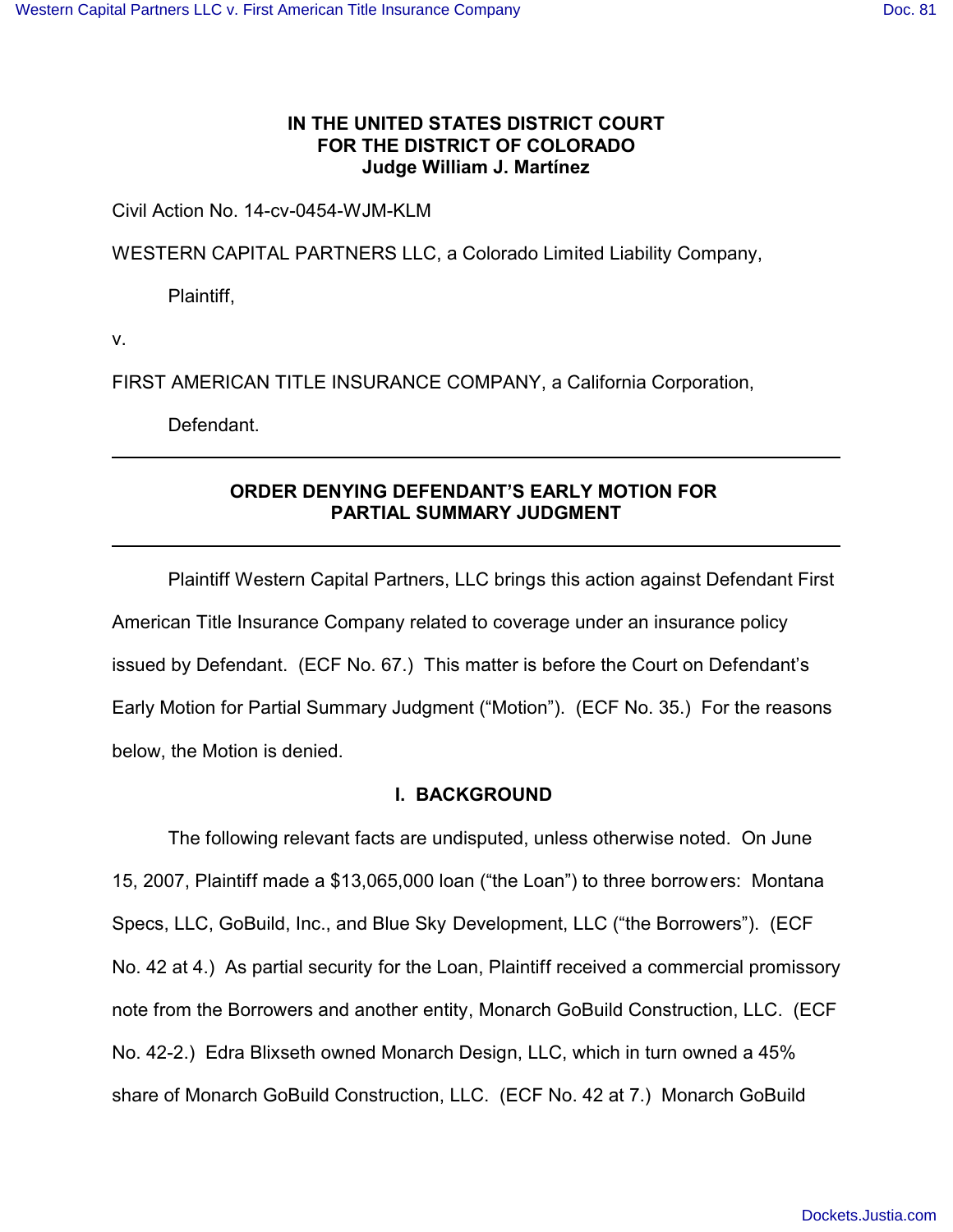Construction, LLC owned a piece of property referred to as Lot 176. (*Id*.) Before the Loan closed, Monarch GoBuild Construction, LLC executed a quitclaim deed of Lot 176 to one of the Borrowers, Montana Specs, LLC. (*Id*.) Blixseth thereafter retained no further interest in Lot 176. (*Id*.) As further security for the Loan, the Borrowers granted Plaintiff a mortgage ("the Mortgage") on Lot 176, and Blixseth executed a personal guaranty of the Loan. (*Id*. at 4.) On June 19, 2007, Plaintiff obtained a title insurance policy ("the Policy") from Defendant that covered Lot 176 and included a Creditors' Rights Endorsement ("the Endorsement"). (ECF No. 1-1.) Plaintiff assigned its interest in the Mortgage to a third party on January 24, 2008. (ECF No. 35 at 5.)

On March 26, 2009, Blixseth filed a voluntary Chapter 11 bankruptcy petition in the United States Bankruptcy Court for the District of Montana, and her case was converted to a Chapter 7 proceeding on May 29, 2009. (ECF Nos. 42 at 8; 42-6 at 28.) The bankruptcy Trustee filed an Adversary Proceeding against Plaintiff requesting that "every transfer made for the benefit of [Plaintiff] be avoided" as constructively fraudulent under 11 U.S.C. § 548(a)(1)(B), including Blixseth's personal Loan guaranty and all transfers of property to Plaintiff in connection with the Loan. (ECF No. 42-8 at 25.) Among the relief sought by the Trustee was a judgment against Plaintiff related to the transfer of Lot 176 from Monarch GoBuild Construction, LLC to Montana Specs, LLC for the benefit of Plaintiff in securing the Loan. (ECF No. 42-6 at 62.)

On March 18, 2013, the bankruptcy court ultimately found that Blixseth's guaranty of the Loan was constructively fraudulent under 11 U.S.C. § 548. (*Id*. at 61.) The court found that Plaintiff had foreclosed on Lot 176 at some point following the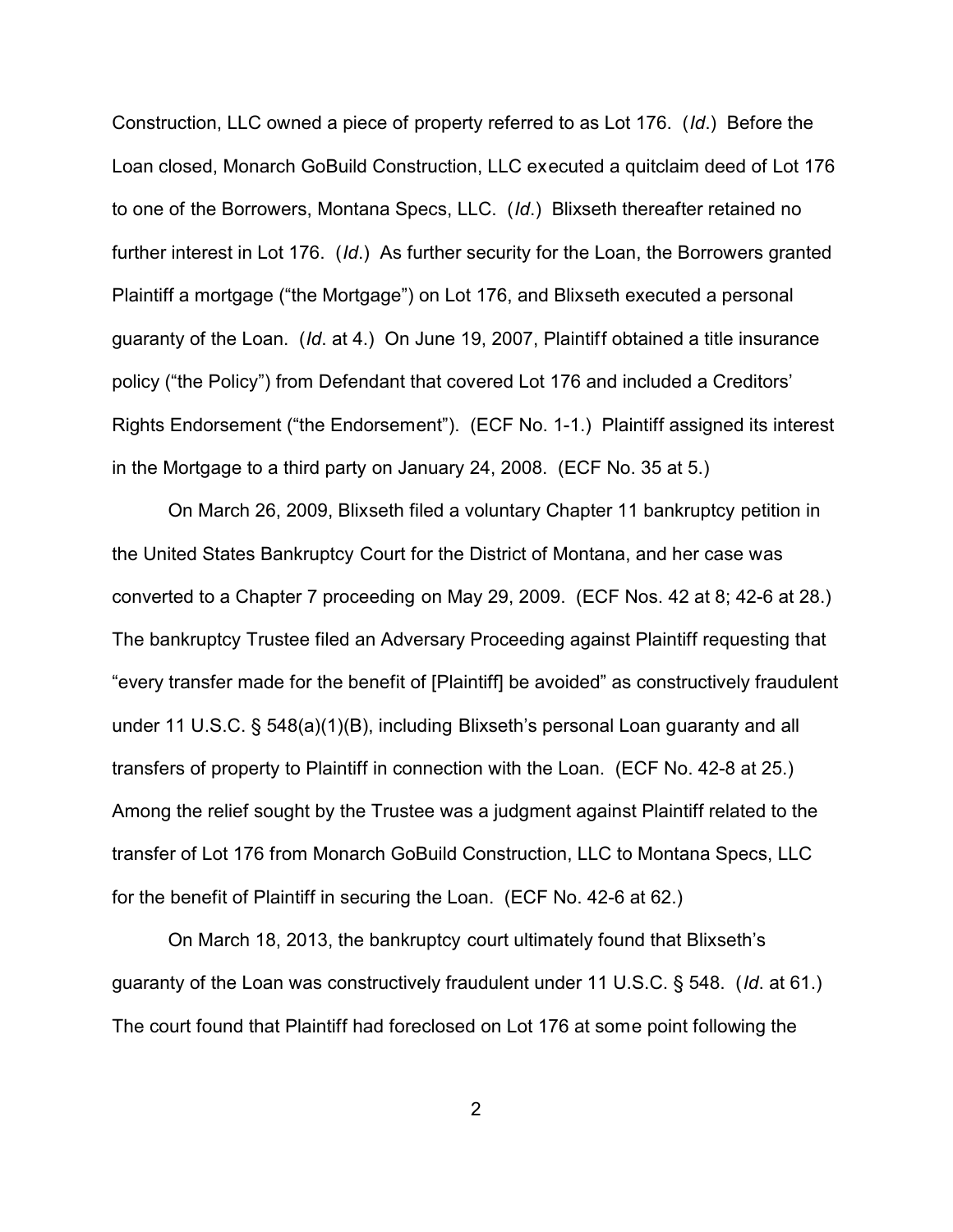issuance of the Mortgage, and sold the property for approximately \$5.6 million. (*Id*. at 49.) The court further found that, had Blixseth retained her interest in Lot 176, she would have earned \$1,258,949.27 through the property's sale, and accordingly entered judgment against Plaintiff in that amount. (*Id*.)

Prior to the issuance of the bankruptcy court's judgment, on June 14, 2012, Plaintiff notified Defendant of the Adversary Proceeding against it, the Trustee's challenge to Plaintiff's interest in Lot 176, and Plaintiff's belief that the Policy covered such claims. (ECF Nos. 35 at 5 & 35-5.) Defendant denied Plaintiff's claim. (ECF No. 35 at 6.) Plaintiff initiated this action on February 21, 2014 seeking a declaratory judgment on the issue of coverage under the Policy, and asserting claims for bad faith failure to settle and breach of contract. (ECF No. 1.) In its Motion, Defendant seeks summary judgment on the declaratory judgment and breach of contract counts of Plaintiff's operative Complaint. (ECF No. 35.)

#### **II. LEGAL STANDARD**

Summary judgment is appropriate only if there is no genuine issue of material fact and the moving party is entitled to judgment as a matter of law. Fed. R. Civ. P. 56(a); *Celotex Corp. v. Catrett*, 477 U.S. 317, 322 (1986); *Henderson v. Inter-Chem Coal Co., Inc.*, 41 F.3d 567, 569 (10th Cir. 1994). Whether there is a genuine dispute regarding a material fact depends upon whether the evidence presents a sufficient disagreement as to require submission to a jury or, conversely, is so one-sided that one party must prevail as a matter of law. *Anderson v. Liberty Lobby*, 477 U.S. 242, 248-49 (1986); *Carey v. U.S. Postal Serv.*, 812 F.2d 621, 623 (10th Cir. 1987).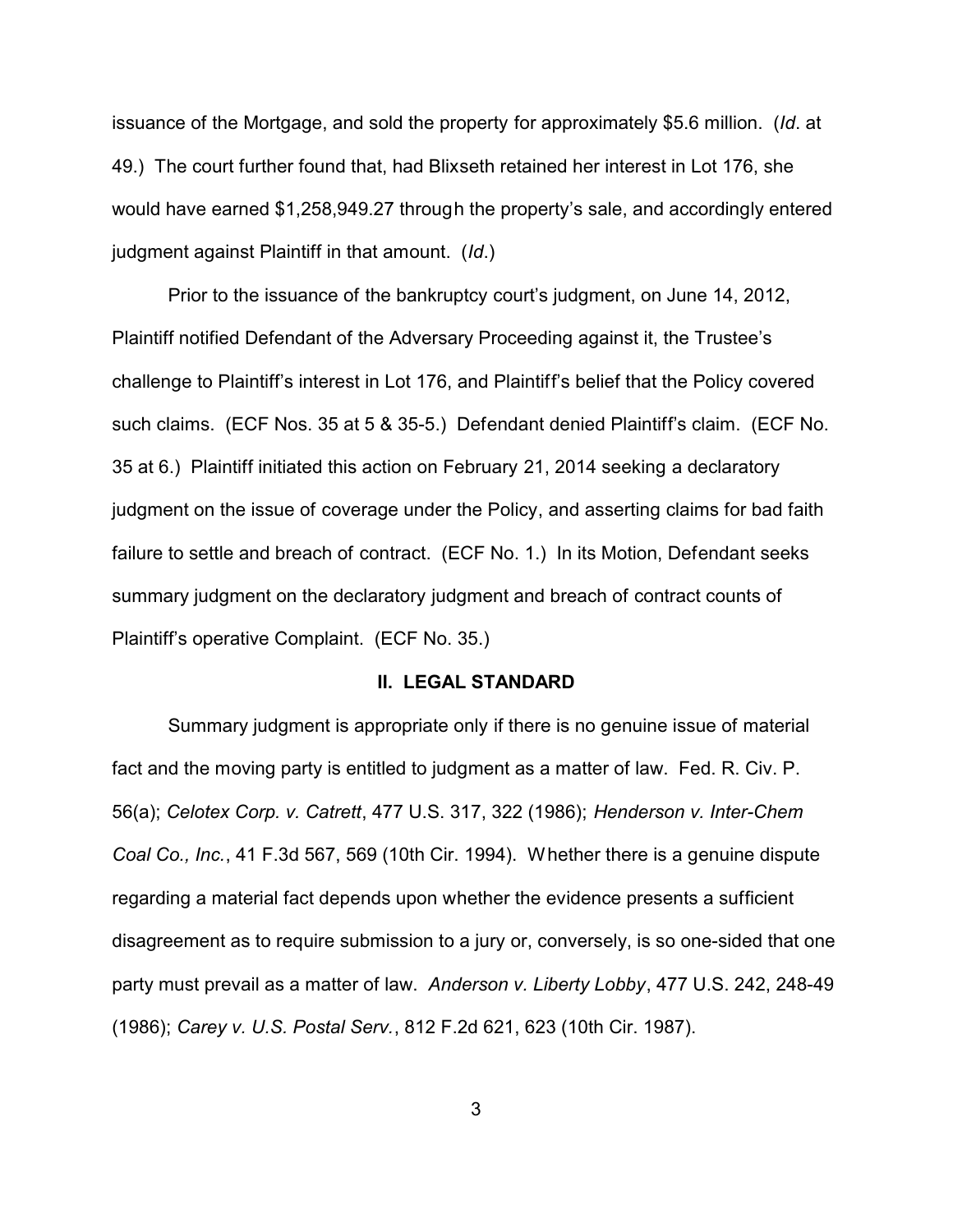A fact is "material" if it pertains to an element of a claim or defense, and a factual dispute is "genuine" if the evidence is so contradictory that if the matter went to trial, a reasonable juror could return a verdict for either party. *Anderson*, 477 U.S. at 248. The Court must examine the facts in the light most favorable to the nonmoving party, and resolve factual ambiguities against the moving party. *Houston v. Nat'l Gen. Ins. Co.*, 817 F.2d 83, 85 (10th Cir. 1987). The summary judgment standard thus favors a right to trial. *See id.* 

#### **III. ANALYSIS**

#### **A. Choice of Law**

The Court must first determine what law applies to the resolution of Plaintiff's claims, and to the interpretation of the Policy. Federal courts sitting in diversity apply the forum state's choice of law principles. *U.S. Aviation Underwriters, Inc. v. Pilatus Bus. Aircraft, Ltd.*, 582 F.3d 1131,1143 (10th Cir. 2009). Colorado courts "apply the law chosen by the parties unless there is no reasonable basis for their choice or unless applying the chosen state's law would be contrary to the fundamental policy of the state whose law would otherwise govern." *Target Corp. v. Prestige Maint. USA, Ltd.*, 2013 WL 363324, at \*2 (Colo. App. Jan. 31, 2013) (citing *Hansen v. GAB Bus. Servs., Inc*., 876 P.2d 112, 113 (Colo. App. 1994)).

Here, the Policy contains a choice of law provision that states that Plaintiff acknowledges Defendant "has underwritten the risks covered by this policy . . . in reliance upon the law affecting interests in real property . . . where the land is located. Therefore, the court . . . shall apply the law of the jurisdiction where the land is located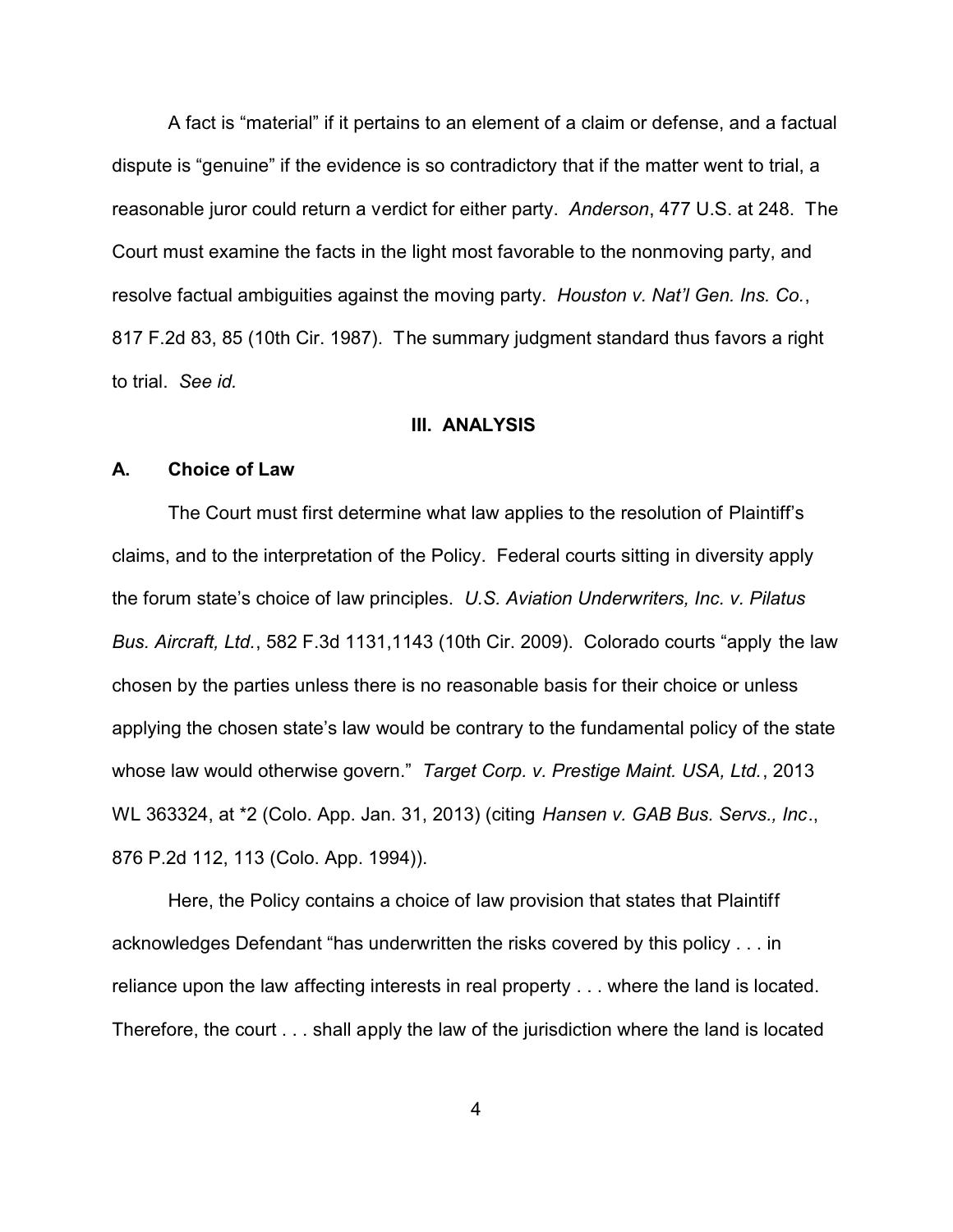. . . to interpret and enforce the terms of this policy." (ECF No. 1-1 at 4.) Lot 176 is located in Montana. (ECF No. 35 at 7.) The Court thus finds that the parties had a reasonable basis for selecting Montana law. *See Prestige Maint. USA, Ltd.*, 2013 WL 363324, at \*2. Although Plaintiff applies Colorado law in its briefs, it does not address the choice of law provision, or state why Montana law would be contrary to the fundamental policies of Colorado. (*See* ECF No. 42.) The Court will therefore interpret the Policy under Montana law.

#### **B. Interpreting the Policy**

The interpretation of insurance contracts is a question of law. *Steadele v. Colony Ins. Co.*, 260 P.3d 145, 149 (Mont. 2011) (citation omitted). Under Montana law, courts apply general rules of contract interpretation to insurance policies, and strictly construe policies against the insurer and in favor of the insured. *Id.* Courts must interpret a policy's terms "according to their usual, common sense meaning as viewed from the perspective of a reasonable consumer of insurance products." *Id*. Exclusions are to be strictly and narrowly construed because they are "contrary to the fundamental protective purpose of an insurance policy." *Id*. Similarly, all ambiguities are resolved in favor of coverage. *Id*.

## 1. The Applicability of the Policy's Exclusion

Defendant argues that the Policy does not provide coverage for the judgment against Plaintiff in the bankruptcy proceeding. (ECF No. 35.) The Policy provides that "[t]he voluntary satisfaction or release of the Insured Mortgage shall terminate all liability of the Company except as provided in Section 2 of these Conditions." (*Id*. at 3.)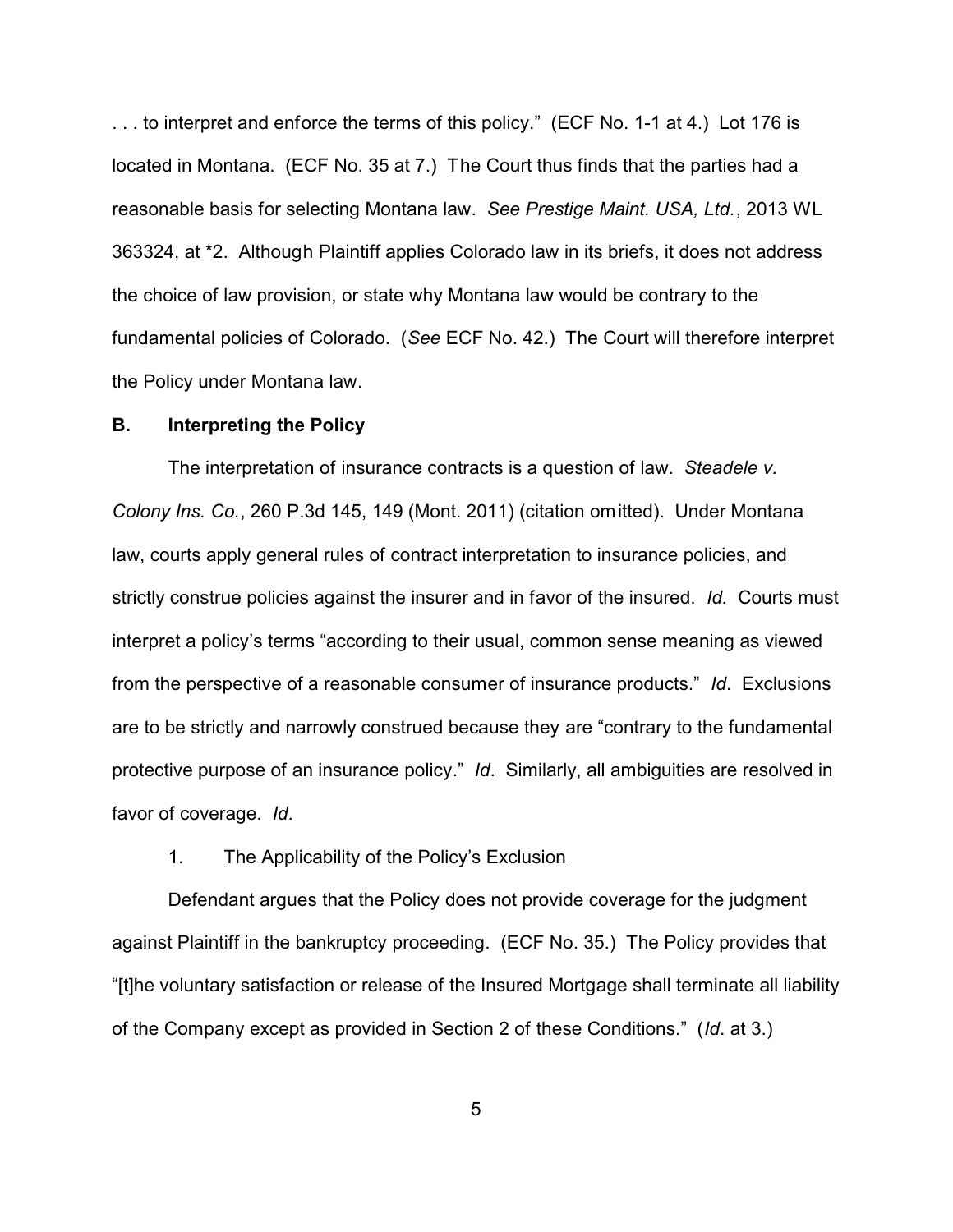Plaintiff's January 24, 2008 assignment of its Mortgage on Lot 176 states that Plaintiff "does hereby sell, assign, transfer, and set over . . . [its] interest in [the Mortgage] . . . including any amendment or modification thereto, together with all right and interest in the land herein described . . . ." (ECF No. 35-2.) Plaintiff's contention that the assignment was only a "collateral assignment" intended to secure certain repayment obligations to the assignee is unavailing. (ECF No. 42 at 22.) The assignment unambiguously conveys "*all* right and interest" in the Mortgage. Therefore, Defendant argues that Plaintiff's assignment terminated Policy coverage pursuant to the exclusion. (ECF No. 35 at 2-3.) However, it is unclear whether the exclusion applies under these circumstances based on the date that the Policy coverage was triggered.

*Countrywide Home Loans, Inc. v. United General Title Insurance Company*, 109 A.D.3d 950, 950 (N.Y. App. 2013) is instructive. In *Countrywide*, the plaintiff granted a borrower a mortgage loan that was secured by property located in New York. *Id*. The plaintiff obtained a policy of title insurance for the transaction. *Id*. Shortly thereafter, the plaintiff learned that the borrower had falsified his identity, prompting the plaintiff to execute a satisfaction of its mortgage and release of its lien on the property. *Id*. The plaintiff then made a claim under its title insurance policy, and the insurer disclaimed coverage based on an exclusion that voided coverage upon assignment of the insured mortgage. *Id*. at 951-52.

The court held that the assignment exclusion did not apply. *Id*. at 952. The court found that the plaintiff held a mortgage based on forged documents that rendered it "invalid and unenforceable *ab initio*." *Id*. Therefore, the plaintiff's loss due to the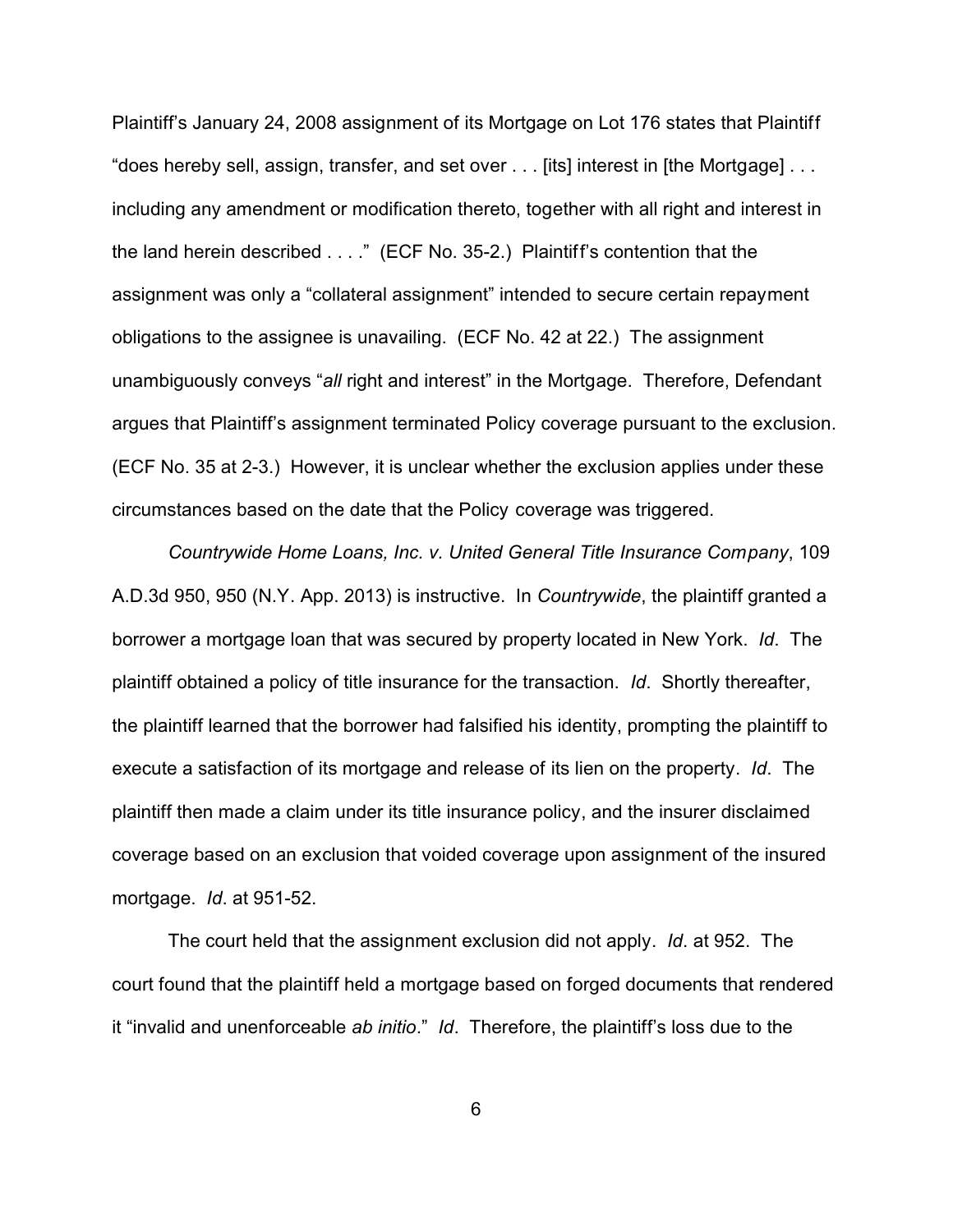mortgage's invalidity "arose prior to the plaintiff's execution of the satisfaction of mortgage, which was of no effect and did not invoke the termination and settlement conditions of the policy." *Id*.

As in *Countrywide*, the bankruptcy court here found that Plaintiff's interest in Lot 176 was fraudulent as of the date of the conveyance under 11 U.S.C. § 548. (ECF No. 42-6 at 61.) Section 548 is a lookback provision that gauges whether a transaction was actually or constructively fraudulent on the date it was entered into. "If the debtor so transfers an asset, the Trustee may avoid the transaction and reclaim the relinquished asset. The transferee must surrender the property or provide the bankrupt's estate with the asset's cash equivalent." *Pfister v. Architectural Glass Const., Inc.*, 749 F.3d 294, 297 (4th Cir. 2014). Plaintiff incurred fraudulent transfer liability because the bankruptcy court found, in part, that Blixseth had not received the appropriate value for her transfer of Lot 176 and that she was insolvent on the date of the transfer. (ECF No. 42-6 at 50, 56). Based on the bankruptcy court's findings, Plaintiff's loss arose at the time of the fraudulent transfer prior to its assignment of the Mortgage.

Moreover, the Endorsement, like § 548, is retroactive. The Endorsement provides coverage for any fraudulent transfer that occurs "on *or before* [the] Date of Policy." (ECF No. 35 at 4) (emphasis added). Because the Policy was issued after Plaintiff obtained the Mortgage, the Endorsement retroactively covered any fraudulent transfer liability that Plaintiff had incurred, regardless of any post-loss assignment. (*Id*. at 3.) Therefore, the Court finds that because Plaintiff's loss occurred at the moment Lot 176 was transferred, the Policy was in force at the time of the loss and was not voided by any subsequent assignment.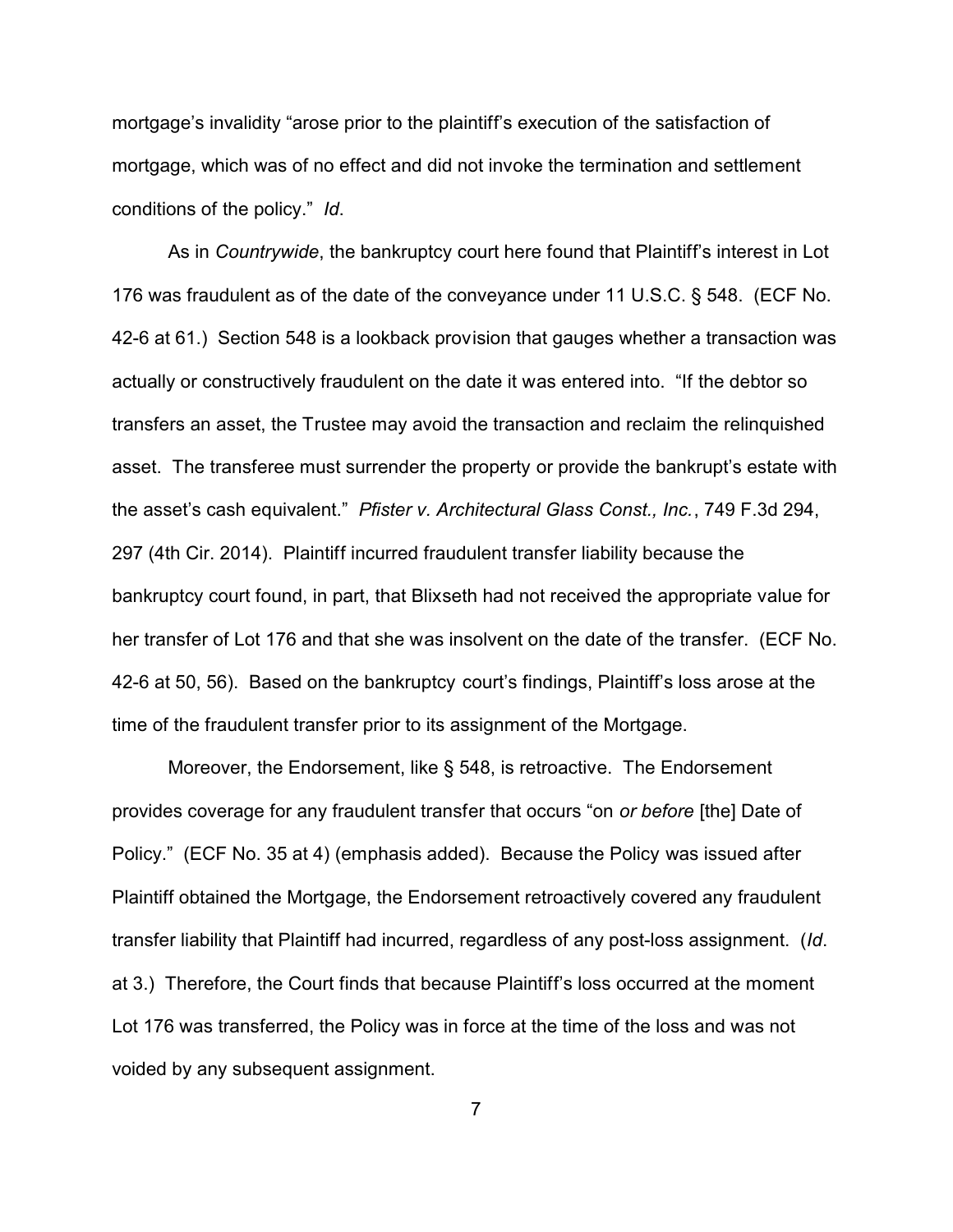## 2. The Applicability of the Exclusionary Exception

Even if the Court were to accept Defendant's argument that the exclusion applies, the Policy contains an exception to the exclusion. Once the insurer meets its burden of proving that an exclusion applies, the burden shifts to the insured to prove that an exception to the exclusion exists. *Travelers Cas. & Sur. Co. v. Ribi Immunochem Research, Inc*., 108 P.3d 469, 476 (Mont. 2005). The exception to the exclusion found in Section 2, "Continuation of Insurance," states in relevant part: "The coverage of this policy shall continue in force as of Date of Policy in favor of an Insured after acquisition of the Title by an Insured or after conveyance by an Insured, but only so long as the Insured retains an estate or interest in the Land . . . ." (ECF No. 35 at 3.) Neither "estate" nor "interest" is defined in the Policy. (*See* ECF No. 1-1.) Therefore, the Court must further determine whether Plaintiff has proven that the Policy's exclusion exception applies.

An ambiguity exists where an insurance policy is subject to two different interpretations. *Colony Ins. Co.*, 260 P.3d at 149. Indeed, Plaintiff and Defendant attach two separate meanings to the word "interest" as used in Section 2, and the Court finds that the term is subject to more than one interpretation. (*Compare* ECF No. 42 at 20, *with* ECF No. 51 at 9.) In such cases, "the construction most favorable to the insured . . . must prevail, particularly if an ambiguous provision attempts to exclude the liability of the insurer." *Pablo v. Moore*, 995 P.2d 460, 463 (Mont. 2000). Moreover, Defendant, "having declined to define the term [in the Policy], is not well-positioned to argue that the term is only capable of the one interpretation." *Id*. at 462. With these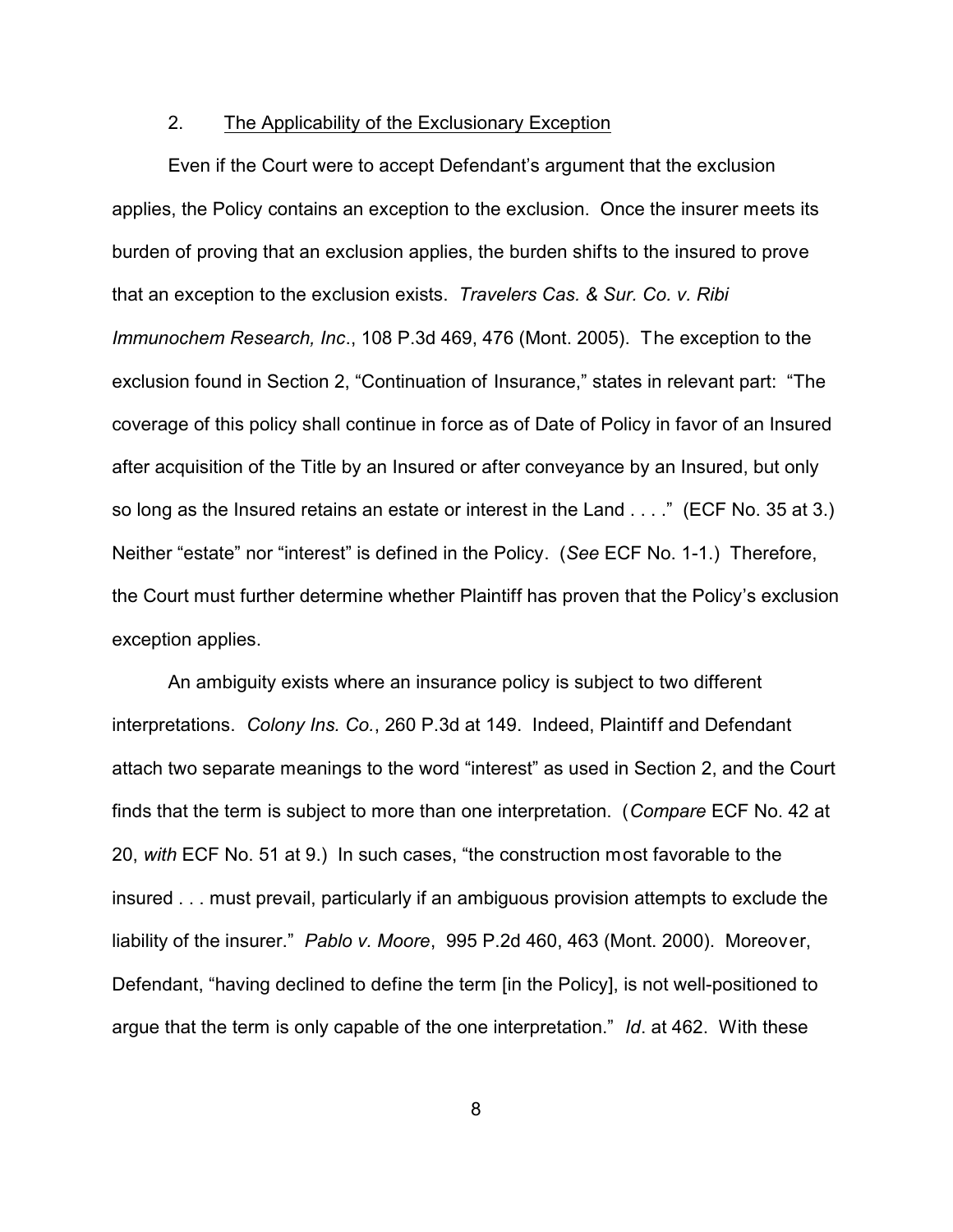principles in mind, the Court must therefore give meaning to the term "interest" as used in the "Continuation of Insurance" portion of the Policy.

In the context of an insurance policy, the Court finds that the term "interest" as used in the Policy is akin to an "insurable interest," and that the common law definition of "insurable interest" is thus relevant here. $1$  Montana common law broadly defines "insurable interest." "An insurable interest need not be an ownership or possessory interest. Rather, any person has an insurable interest in property, by the existence of which he will gain an advantage, or by the destruction of which he will suffer a loss." *Lincoln Cnty. Port Auth. v. Allianz Global Risks U.S. Ins. Co.*, 315 P.3d 934, 946 (Mont. 2013) (citations and quotation marks omitted). Put differently, an insurable interest exists where the insured has such a relationship with the property that he would incur a loss if the property were harmed by the risk against which it is insured. *Bird v. Cent. Mfrs. Mut. Ins. Co.*, 120 P.2d 753, 755 (Or. 1942). Ascertaining the existence of an insurable interest thus focuses on the potential for economic loss, not ownership of the property producing the loss. 44 Am. Jur. 2d Ins. §§ 926, 938 (2015).

 $1$  Although Montana law statutorily defines "insurable interest," the statute explicitly excludes application of the definition to title insurance policies. Mont. Code Ann. §§ 33-15-101(4), 33-15-205. In Montana, "there is no common law in any case where the law is declared by statute. But where not so declared, if the same is applicable and of a general nature and not in conflict with the statutes, the common law shall be the law and rule of decision." Mont. Code Ann. § 1-1-108. A judge's role in interpreting a statute "is simply to ascertain and declare what is in terms or in substance contained therein, not to insert what has been omitted or to omit what has been inserted." Mont. Code Ann. § 1-2-101. The statute limiting the applicability of the "insurable interest" definition does not purport to preclude reference to the relevant common law, nor does it expressly displace the common law. *See* Mont. Code Ann. § 33-15-101. Since a statute on a subject governed by the common law "is not presumed to make any alterations in that law further than is expressly declared," the Court finds that the common law definition of "insurable interest" applies to title insurance policies, despite the inapplicability of the statutory definition to such policies. *Pritchard Petroleum Co. v. Farmers Coop. Oil & Supply Co.*, 190 P.2d 55, 62-63 (Mont. 1948).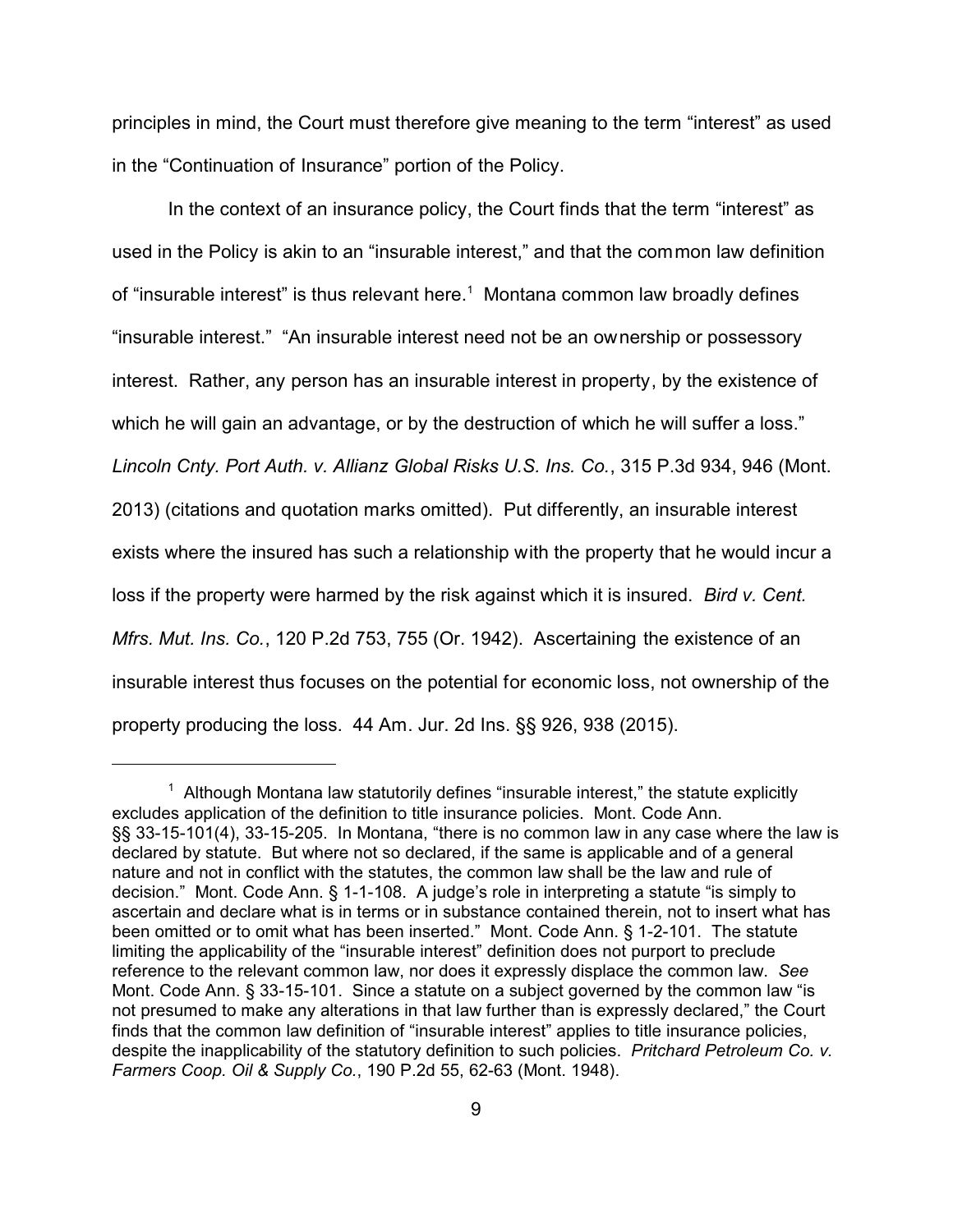Defendant argues that the assignment of the Mortgage negated any interest Plaintiff might have had in Lot 176. (ECF No. 51 at 7-8.) However, it is apparent that even after assigning its entire interest in Lot 176, Plaintiff was subject to, and incurred, a substantial economic loss related to Lot 176. The bankruptcy court discussed the transfer of Lot 176 and its impact on Blixseth:

Rather than elevate form over substance, the Court finds it appropriate to dispense with the structure of the transactions and evaluate the net impact on [Blixseth]. In conjunction with the loan, [Plaintiff] required that Lot 176 be put in a special purpose entity. As part of that process, [Blixseth] did not object to Monarch GoBuild Construction, LLC transferring ownership of Lot 176 to Montana Specs. That transfer resulted in [Blixseth], through Monarch Design, LLC, relinquishing her ownership interest in Lot 176. As calculated earlier, that transfer, done at the request of [Plaintiff], resulted in a loss of \$1,258,949.27 to [Blixseth].

(ECF No. 42-6 at 62.) Plaintiff accordingly held an insurable interest in Lot 176 because the property was harmed by the very risk it was insured against in the Policy's Endorsement, *i.e*. fraudulent transfer liability. *Bird*, 120 P.2d at 755. Therefore, the Court finds that even if the Plaintiff's assignment of the Mortgage triggered a coverage exclusion under the Policy, the "Continuation of Insurance" exception applied to save coverage.

In light of the foregoing finding, the Court can quickly dispose of a similar argument raised by Defendant. Defendant argues that, regardless of any applicable exclusion, the Endorsement did not provide coverage for the Trustee's allegations in the Adversary Proceeding. (ECF No. 35 at 13.) Defendant maintains that the Trustee challenged Blixseth's personal guaranty, and did not seek to invalidate the Mortgage or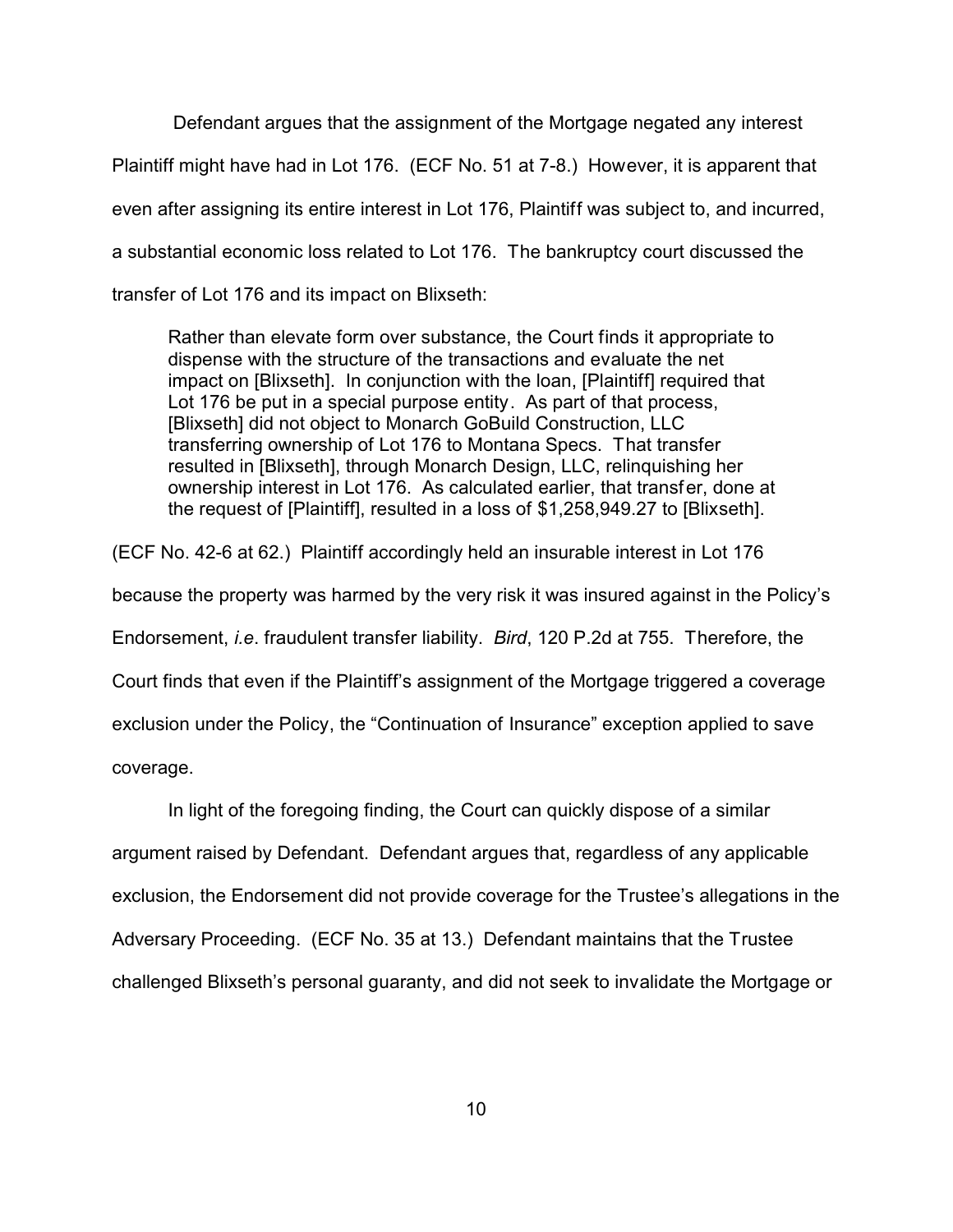Plaintiff's interest in Lot 176.<sup>2</sup> (*Id.* at 12.) The Endorsement states:

The Company insures against loss or damage sustained by the Insured by reason of the avoidance, in whole or in part, or a court order providing some other remedy, based on the voidability of any estate, interest, or Insured Mortgage because of the occurrence on or before Date of Policy of a fraudulent transfer or a preference under federal bankruptcy, state insolvency, or similar creditors' rights laws.

(*Id*. at 4.) The plain language of the Endorsement precludes Defendant's narrow interpretation that the Endorsement only covers direct challenges to the Mortgage itself or to some other possessory interest in Lot 176. Rather, the Endorsement specifically delineates three bases for coverage "based on the voidability of *any estate, interest, or Insured Mortgage*." (*Id*.) (emphasis added). As the Court has already held, "interest" is not necessarily restricted to an ownership or possessory interest. The Court finds that the Endorsement specifically provides coverage for fraudulent conveyance liability, and Defendant has failed to prove that Plaintiff did not hold a covered "interest" in Lot 176.

 The Court also rejects Defendant's argument that it "did not agree to insure a loan guaranty or any other transaction by [Plaintiff]" beyond the Mortgage itself. (ECF No. 35 at 12-13.) The Endorsement states that it is "issued as part of the policy" and does not "modify any of the terms and provisions of the policy." (*Id.* at 4.) However, the Endorsement also states that, "[t]o the extent a provision of the policy . . . is

 $2$  Defendant ignores that the U.S. District Court for the District of Montana affirmed the bankruptcy court's opinion and noted that "the Trustee requested that *every transfer* made for the benefit of [Plaintiff] be avoided, including the guaranty, the security agreement, and [Blixseth's] voluntary and involuntary transfers of property to [Plaintiff] in connection with those documents." (ECF No. 42-8 at 25-26) (internal quotation marks omitted) (emphasis added). "The word 'transfer' has the broadest possible meaning under the Bankruptcy Code. It includes virtually every conceivable voluntary or involuntary disposition of real or personal property whether direct or indirect." Ginsberg & Martin on Bankr. § 9.03(c) (2015).